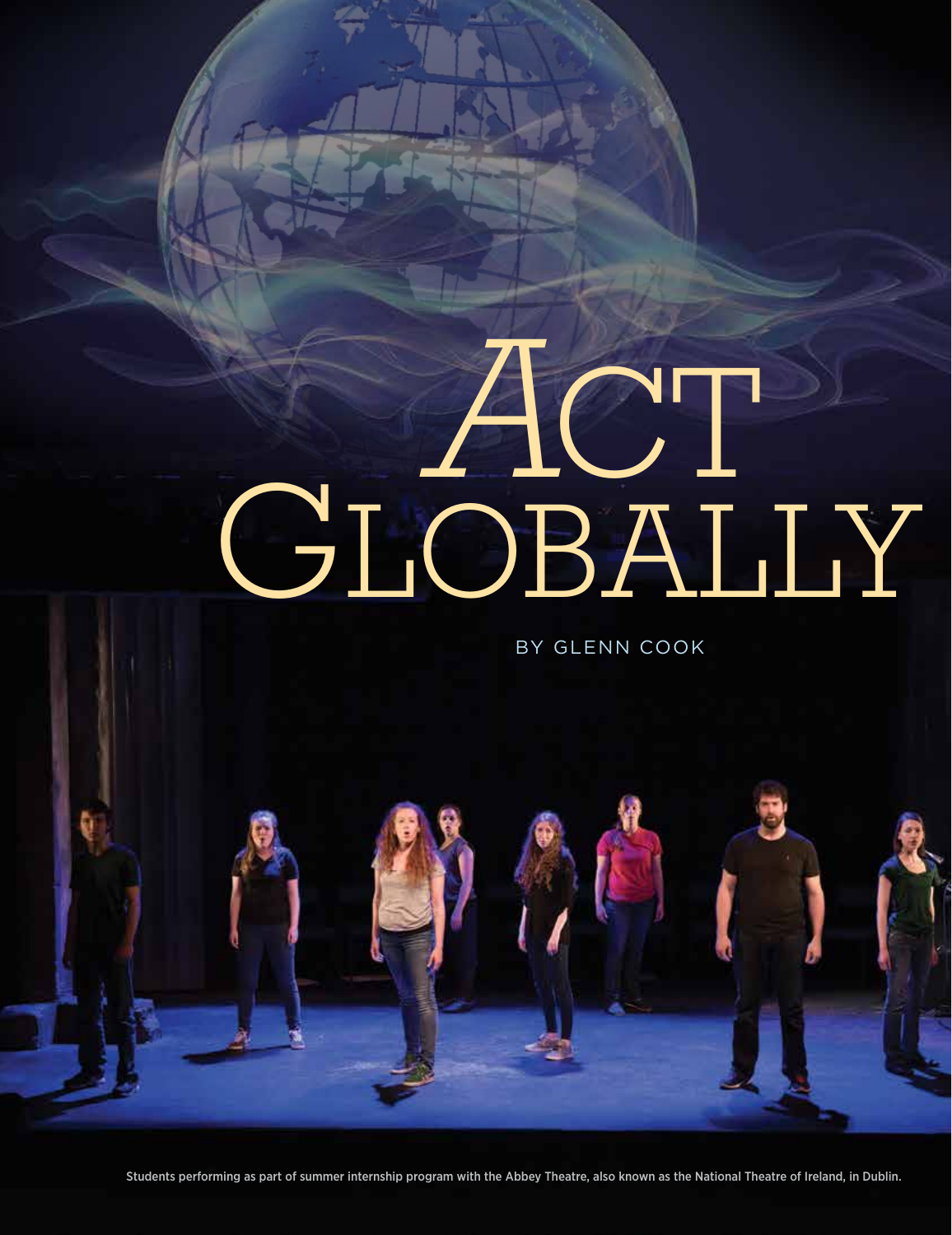**EDITOR'S NOTE:** *This article is the second in an occasional feature series on the arts and global learning. The first article, "Designing Solutions," was published in the July/August 2016 issue of* International Educator*.* 

**S A JUNIOR AT AME<mark>RICAN UNIVERSITY</mark>** in Washington, D.C., Stephanie Kridlo was trying to dete<mark>rmine what her study</mark> abroad program would look like. She knew that going to another country had the potential to be life changing, and she weighed her options carefully.

"I was planning to go to a well-established program in Chile when I got an e-mail about 'Rehearsing Change,'" Kridlo says of an Ecuador-based program that uses theatre to promote social justice issues. "Somehow, I knew that if I opened the email it would change my mind, and it did. It was one of the most formative experiences of my life."

Education abroad programs are, by their very nature, designed to provide immersive experiences in other cultures and countries to college students. Increasingly, higher education drama programs are offering international experiences for their students through academic exchanges and education abroad opportunities that focus on skill development and, more broadly, on social justice and global issues in the developing world.

"Every society has its own way of telling stories," says Reynolds Whalen, founder and executive director of Performing Arts Abroad, an organization that offers study abroad opportunities directly to students. "Theatre is not only a unique way to understand a society, but drama is one of the most detailed or in-depth ways to see how a group of people tell their story. It's of value to anyone, not just theatrical practitioners, who want to understand a place better."

#### **"Embodying a Character Mirrors the Study Abroad Experience"**

Interest in education abroad programs has steadily grown over the past two decades, thanks in part to millennials who've been raised in an always connected, online world that takes instant global communication almost for granted. What college students discover through these programs, however, is that there's no substitute for real-life experience.

"The theatrical endeavor of embodying a character, exploring something outside your ordinary existence, perfectly mirrors the study abroad experience," Whalen says. "You are making a choice to have an experience outside your everyday life by going abroad, and doing both at the same time is the ultimate experiment in getting out of your comfort zone."

One advantage to studying abroad, especially for theatre students, is they get to "perform in places where things happen," says Joseph Lennon, director of the Irish studies program at Pennsylvania's Villanova University. Lennon, Villanova's new associate dean for global initiatives in the College of Arts and Sciences, is in charge of a summer internship exchange program with the Abbey Theatre in Dublin.

"American students know about site specific work," Lennon says. "They want to go to places and perform in spaces where you are outside the traditional theatre setting. We've created the sense that you need to go to other places rather than have the other places come to you, so you can see and experience what they are like."

**Students and faculty take performing global as study abroad programs focused on drama show audiences how to view history in a new light, learn about social justice issues more deeply, heal wounds from genocide in Rwanda, and heal from apartheid in South Africa.**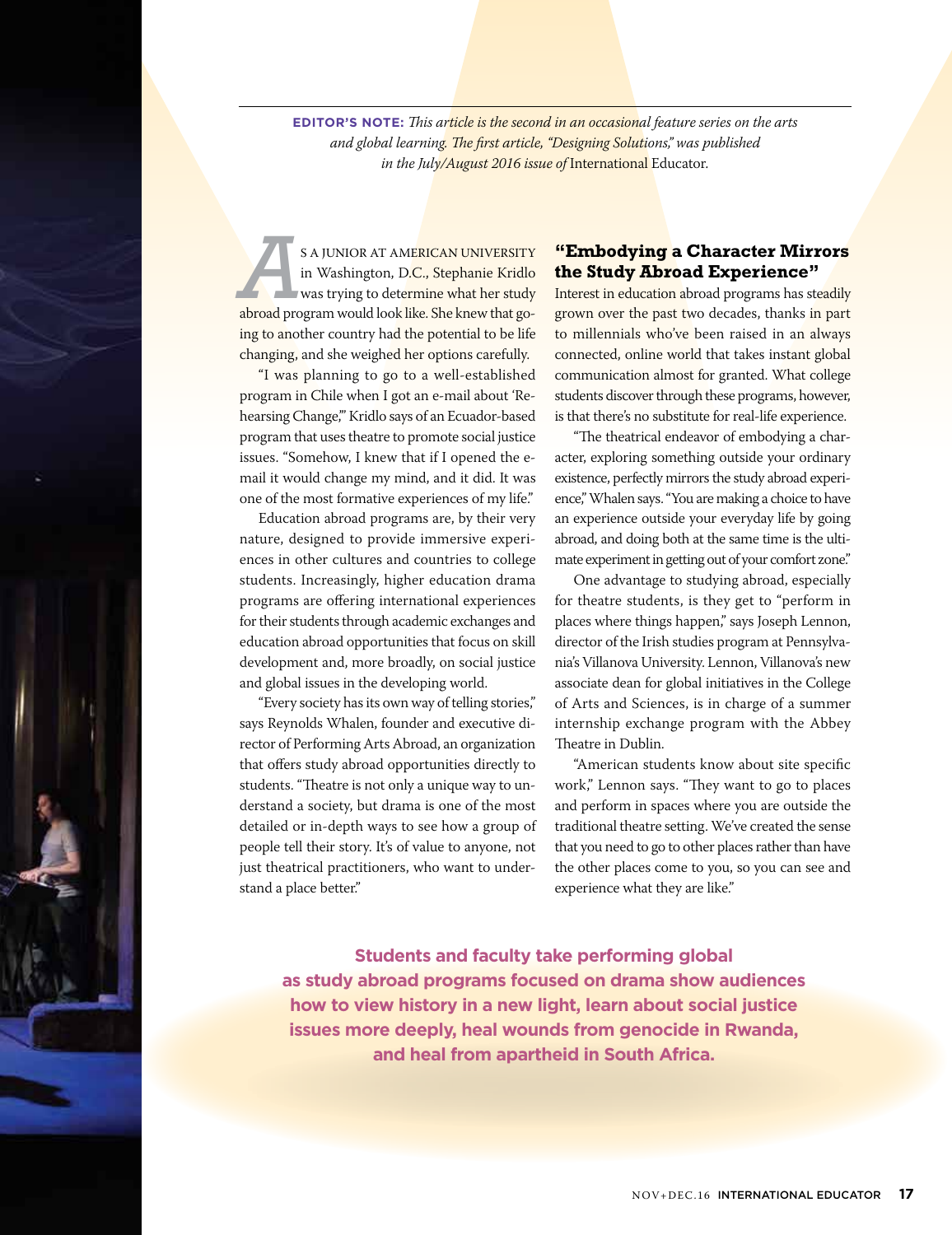Lennon says Villanova's exchange program started five years ago with one-day workshops at the Abbey, which is Ireland's national theater. It has since expanded to include the internships, which run for six weeks for undergraduates and eight weeks for graduate students.

The Abbey's productions focus on social and contemporary issues, another common theme found in programs outside the United States.



Joseph Lennon

Many of the Abbey's shows focus on gender, politics, and the often-fractious relationship between the Ireland's Catholic and Protestant communities.

"The purpose of the national theatre is to reflect the nation and to give the nation something to think about," Lennon says. "Theatre is used as a teaching tool for expression and self-actualization. They ask what can art do to reflect contemporary social issues, rather than merely provide entertainment."

As part of the program, students complete their reading online before going abroad. Once in Dublin, they spend three weeks taking classes in the mornings, working on one of three tracks (writing, acting/directing, and general theatre) in the afternoons, and seeing shows at night. At the end of the intensive, students perform in workshops at the Abbey for women recovering from addiction and abuse, then the graduate students spend an additional two to three weeks in Galway completing a research project at Ireland's national archives. All of the work for the internships is then completed online.

Students participate in a summer internship exchange program with the Abbey Theatre in Dublin, Ireland.

"We front load the internships for a month because we want them to spend as much time practicing theatre,

going to plays, and meeting producers, writers, directors, and costume designers as they can," Lennon says.

This past summer, six students from University College in Dublin were given scholarships to take part in the program, furthering the international exchange. "We felt the dynamic between the Irish students and the American students was so important that we wanted to fund them to come," Lennon says. "They

teach each other, and people from different cultures have an opportunity to learn a lot from each other."

Lennon says interest in the program continues to grow, especially among graduate students who receive scholarships from a Villanova endowment. Students want to make contacts internationally and gain "practical crossover knowledge as they go from academics to working theater professionals."

"In the arts, that's the big draw of the program," Lennon says. "They get to listen to me on campus at the beginning, but the real appeal is for them to meet people working in the national theatre and see how they do it. It's an opportunity for hands-on experiential learning."

#### **An "Authentic Context for Learning"**

David Montgomery, the adviser for New York University's dual certification degree in theater and social studies, has taken students on study abroad programs to London, Dublin, Brazil, and Puerto Rico over the past decade. He says the students sometimes struggle with the traveling and language barriers, but most call the experience "transformative and life changing."

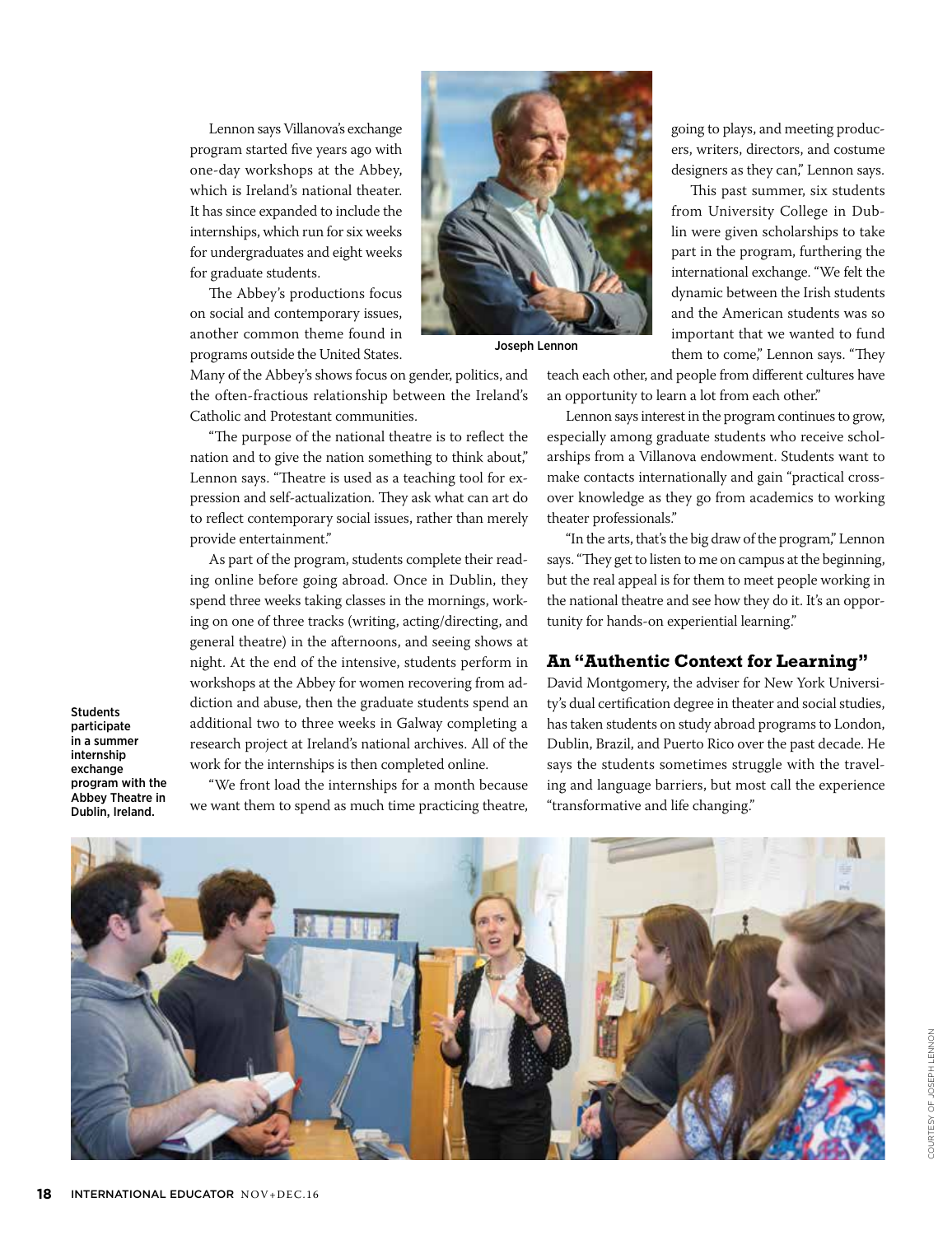Villanova University students rehearse in Ireland's national theater, Abbey Theatre, in Dublin. Many of its shows focus on gender, politics, and the often-fractious relationship between the Ireland's Catholic and Protestant communities. At the end of the intensive summer internship program, students perform in workshops at the Abbey for women recovering from addiction and abuse.

"Being an outsider in another place and learning with people from that country, doing the work and really learning instead of just being told what it's like, is invaluable," Montgomery says. "If they did the work here in New York it would still be amazing, but the extra layer of doing it with experts and leaders in other communities and other countries is something you can't underestimate."

Montgomery, who rotates trips abroad with five other full-time faculty members, says the diversity of the locations provides NYU's students with a variety of opportunities to learn. The England program, usually held in London, focuses on theatre and classroom drama for young audiences. In Dublin, students work on community engagement projects, working with masks and learning how to perform in the streets or at a particular site. In Puerto Rico, students work with inmates at a maximum security prison and participate in a mask parade in San Juan.

"What we do all depends on the locale," Montgomery says. "Puerto Rico has a more overt social justice agenda, and so much of what happens there is in response to what is happening on the island. In Dublin, the same is true, because a lot of the focus is working on using drama with various communities outside the classroom."

"These are things you can't do in a regular program in the U.S.," Montgomery says. "By participating in this way, you really get involved and immersed in the culture, which provides you with an authentic context for learning."

Whalen says this immersion is central to the idea behind all education abroad programs—that students will be

"Theatre is used as a teaching tool for expression and self-actualization. They ask what can art do to reflect contemporary social issues, rather than merely provide entertainment."

affected greatly by what they learn from being immersed in the culture of another country.

"Every study abroad program worth anything, and most are, have a philosophy that transformation of the individual is central to their being," Whalen says. "In performance programs, you're trying to transform the art form by learning new, specific tools that you can use on the stage. It's not just about learning how to act or dance better.

Whalen says students who participate in a theatrerelated study abroad program return with a "wonderfully broadened perspective of humanity."

"By integrating the performing arts into your studies when you're going abroad, you get to make connections in ways that are far different than if you were just studying general education or exploring the cities on your own," he says.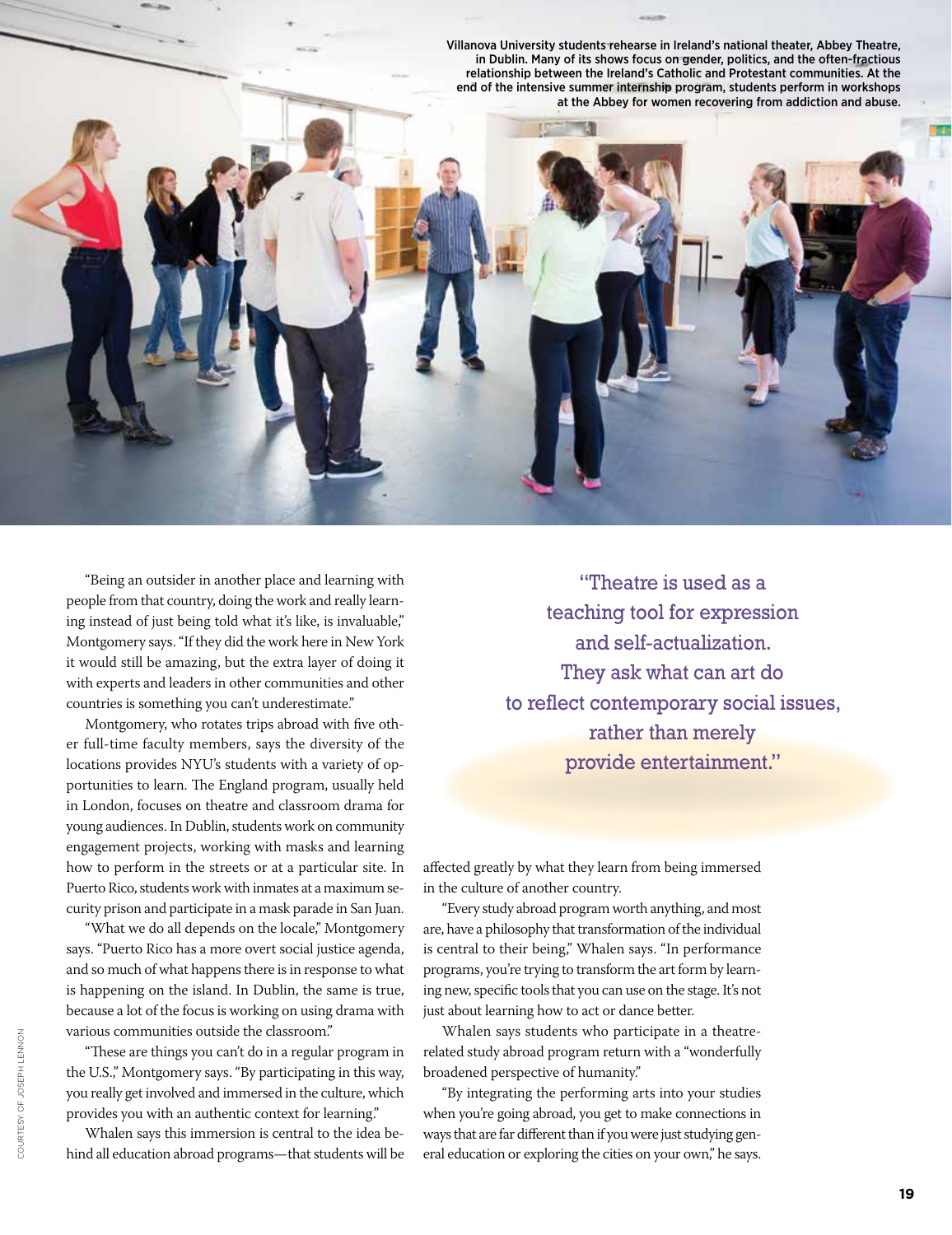

Students participating "Rehearsing Change: Empowering Locally, Educating Globally," a joint project between Ecuador's Universidad San Francisco de Quito and Butler University.

#### **Merging Performance and Social Justice**

Brontë Velez spent her junior year in two study abroad programs, first in the Czech Republic, where she learned how Vaclav Havel's writings and plays helped destroy Communist rule in the late 1980s. For the spring 2015 semester, she was part of the first group of students to take part in "Rehearsing Change: Empowering Locally, Educating Globally," a joint project between Ecuador's Universidad San Francisco de Quito and Butler University's Institute for Study Abroad. The community-based program offers classes in theatre, storytelling, and fair trade education.

Velez, whose diverse interests include multimedia and performance art, global and African history, gender studies, environmental justice, and sustainable development, was particularly interested in the fair trade component of the program.

"I'm fascinated by the intersection of art and social justice, and studying abroad was something I knew I needed to do to get as broad a picture as possible," she says. "In so many ways in this country, we come in as a colonial presence and try to impose things on people and groups, and I wanted to see how theatre could be used in a different way."

Daniel Bryan, a U.S.-trained actor who cofounded the Rehearsing Change study abroad program in Ecuador and serves as its resident director, says the purpose is to unite U.S. and international students so they can work together on common issues, many of them involving social justice.

"International students serve as not just a sounding board from abroad. They represent what basically the world has become," Bryan says. "They represent a connection to this globalized society, and through this visceral real-life process, you can feel that connection between the local community and global community."

Students can often gain a broader understanding of social justice when they see issues that are similar to the ones they face at home played out in a different place, with different laws and context, Bryan says. One cited frequently is Theatre of the Oppressed, a form that the Brazilian theatre practitioner Augusto Boal first developed in the 1960s to promote social and political change. In the Theatre of the Oppressed, the audience becomes active by exploring, showing, analyzing, and transforming the reality in which they are living.

> "International students serve as not just a sounding board from abroad. They represent what basically the world has become."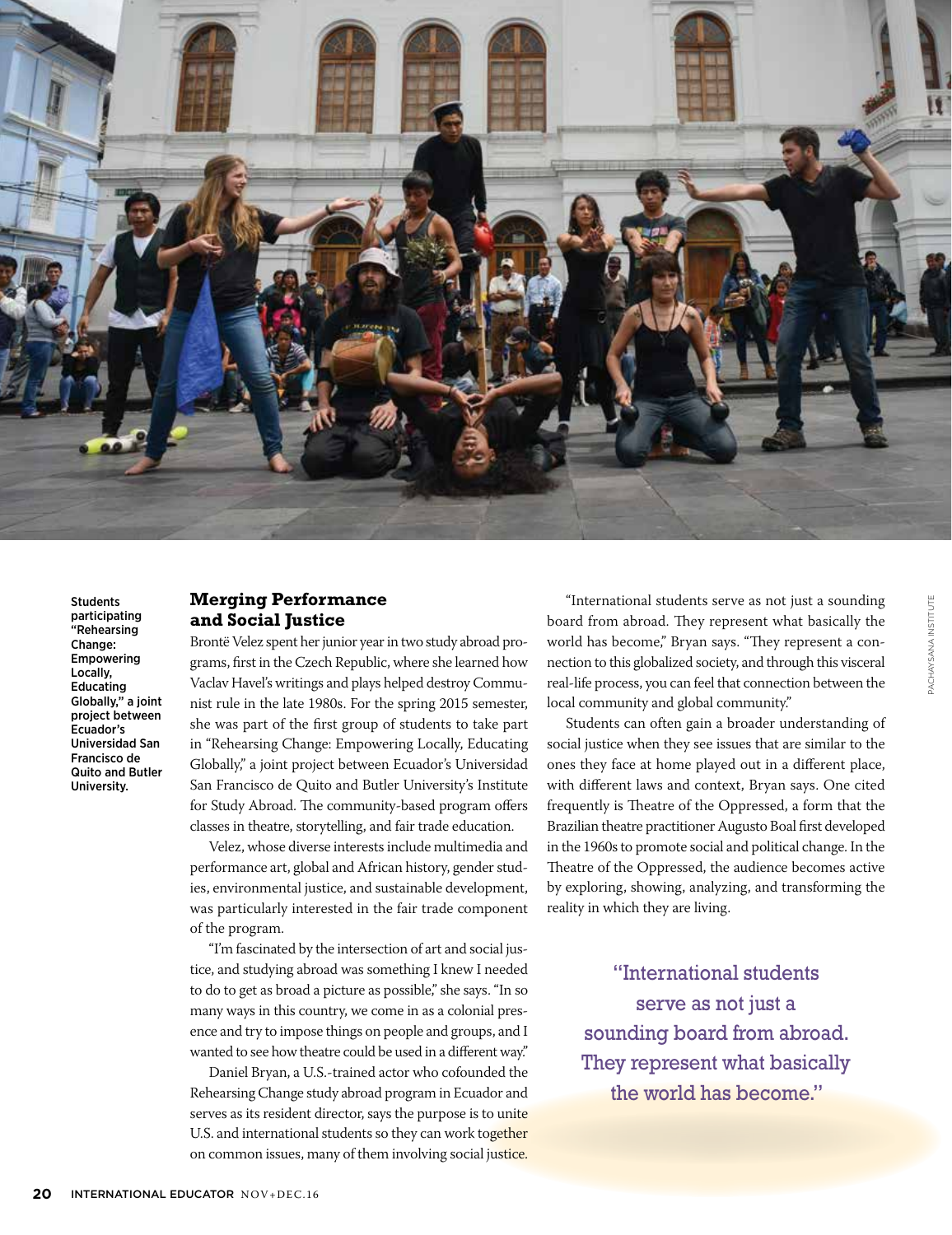



Brontë Velez studied abroad and performed in both the Czech Republic and Ecuador.

"It's part of the nature of the culture, and part of the educational culture of teaching performance," Bryan says. "It's what we do. We're not interested in a show. We're very much against anything that's about a show or a final product. It's all about the process of creating."

Many of these education abroad programs take an interdisciplinary approach, open not just to theatre majors but also to other students interested in learning more about culture and life in the participating country. For Kridlo, who debated whether to major in theatre before opting to go into international studies, the appeal of merging her two seemingly different interests was too good to pass up.

"I liked the idea of doing theatre in Spanish, and the idea of getting back into the arts in some way," she says. "I was more nervous about it than I was scared, but that's how I knew it would mean more to me in the long run. I got in and haven't looked back since."

# **From Reaching Adults with Disabilities to Reliving History Onstage**

Learning about other cultures through theater and the arts is by no means exclusive to students who attend U.S. universities. At The Hague University of Applied Sciences, English lecturer P.A. Treanor has developed a multinational program—drama@hhs —that brings students from different countries together to perform plays in English. Since it started in 2015, students from 13 countries have

Brontë Velez performing in Ecuador with the study abroad program "Rehearsing Change."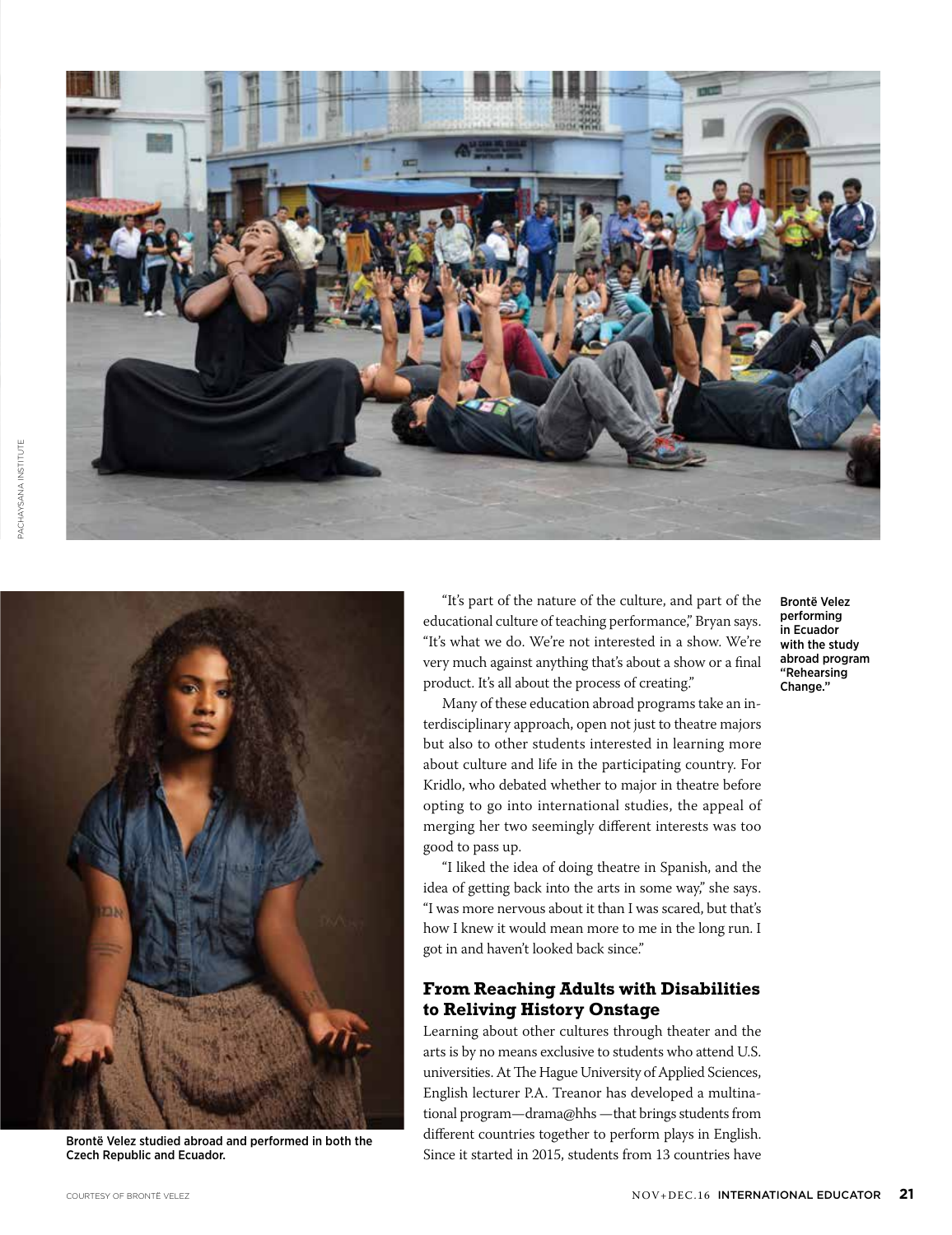been involved in five productions, a mixture of American plays and revues adapted to English.

"The drama group operates outside the college's curriculum and aims to bring both home and guest students together using English language theatre as the medium," Treanor says. "As the facilitator/director, I have tried to encourage them to bring as much as possible from their own backgrounds and traditions into rehearsals and performances."

Treanor says the program is "continuing to take on its own existence," noting that he is stepping back and allowing students to run the productions, four of which are planned in 2016–17. Students will perform in Oscar Wilde's *The Importance of Being Earnest*, Eve Ensler's *The Vagina Monologues,* Alice Gerstenberg's *Overtones,* and a series of Shakespeare adaptations.

As an instructor, Montgomery is "always amazed at the things I hadn't considered before" when working abroad. As an example, he points to a recent experience at the Central School of Speech and Drama in London, where instructor Liselle Terret was creating a show featuring adults with disabilities.

"Some of the disabilities were pretty extreme, and as they were getting close to the performance, we had a chance to work with the cast. We were in the room with them and we were part of that process," he says. "I saw how gentle Liselle was with them while continuing to challenge them, navigating that delicate balance, and it taught me a great lesson in how to facilitate this kind of work. What she drew from those cast members was really, really inspiring."

The London-based CAPA International Education, a study abroad provider, has courses for U.S. undergraduates on "understanding the possibilities of theatre." Taught by playwright Michael Punter, head of CAPA's theatre education program, the course is designed for students from "a range of backgrounds."

"I teach theatre as an urban phenomenon from Ancient Athens to now, via Early Modern London and revolutionary Paris. It's all about how the city talks to itself about itself," Punter says. "In the final two weeks of each semester, I show how theatre techniques can be used in

"In the final two weeks of each semester, I show how theatre techniques can be used in classrooms and work places to get people thinking about challenging models of behavior."

classrooms and work places to get people thinking about challenging models of behavior."

Punter works with acting students enrolled in the Guthrie program at University of Minnesota. This past spring, the students performed his original play, *American Soviet,* that examined the work of female spies in the 1930s. In November, as part of the cultural exchange between the university and CAPA, the students will create and perform a play focusing on civil rights at the Street Studio Theatre in London.

"One of the best pieces of this is theatre is inherently collaborative," Whalen says. "It's not the standard, 'We're going to teach you one thing and this is how you have to do that one thing.' Theatre is uniquely positioned to be a give and take of what you can do with a community instead of what you do for a community. Both sides benefit from your presence."

# **Theater for Good: Reaching Prison Inmates through Drama**

Ashley Lucas became interested in prison life in an effort to understand her father, who spent two decades incarcerated in the state of Texas. Little did she know that the interest would turn into a passion that would take her to 36 cities in eight countries, and lead to a lifelong passion for working with inmates and their family members from around the world.

"My father always had a really hard time talking about what life was like in prison, especially to me because I was his younger child. We were always in constant contact, but I knew very little about what his life was like in a practical way," Lucas says. "When I started doing my research, I didn't know any other families who were going through this, and then I found that there were 2.3 million people at the time who were affected in ways similar to me."

Lucas, now a theatre professor at the University of Michigan's Residential College, wrote a one-woman play, *Doin' Time: Through the Visiting Glass*. She interviewed family members, former prisoners, and people connected to prison work, and has since performed the play both inside and outside prisons in the United States, Ireland, and Canada.

Now the director of the university's Prison Creative Arts Project (PCAP), she has led students on several trips to Brazil to learn more about the arts in facilities there. Before leaving for Brazil, students must take a prerequisite course that focuses on the history of theatre in prisons around the world and provides them with safety training. They then help facilitate arts workshops in adult and juvenile treatment and detention facilities in Michigan before they go to Brazil, where PCAP has a partnership with the federal university.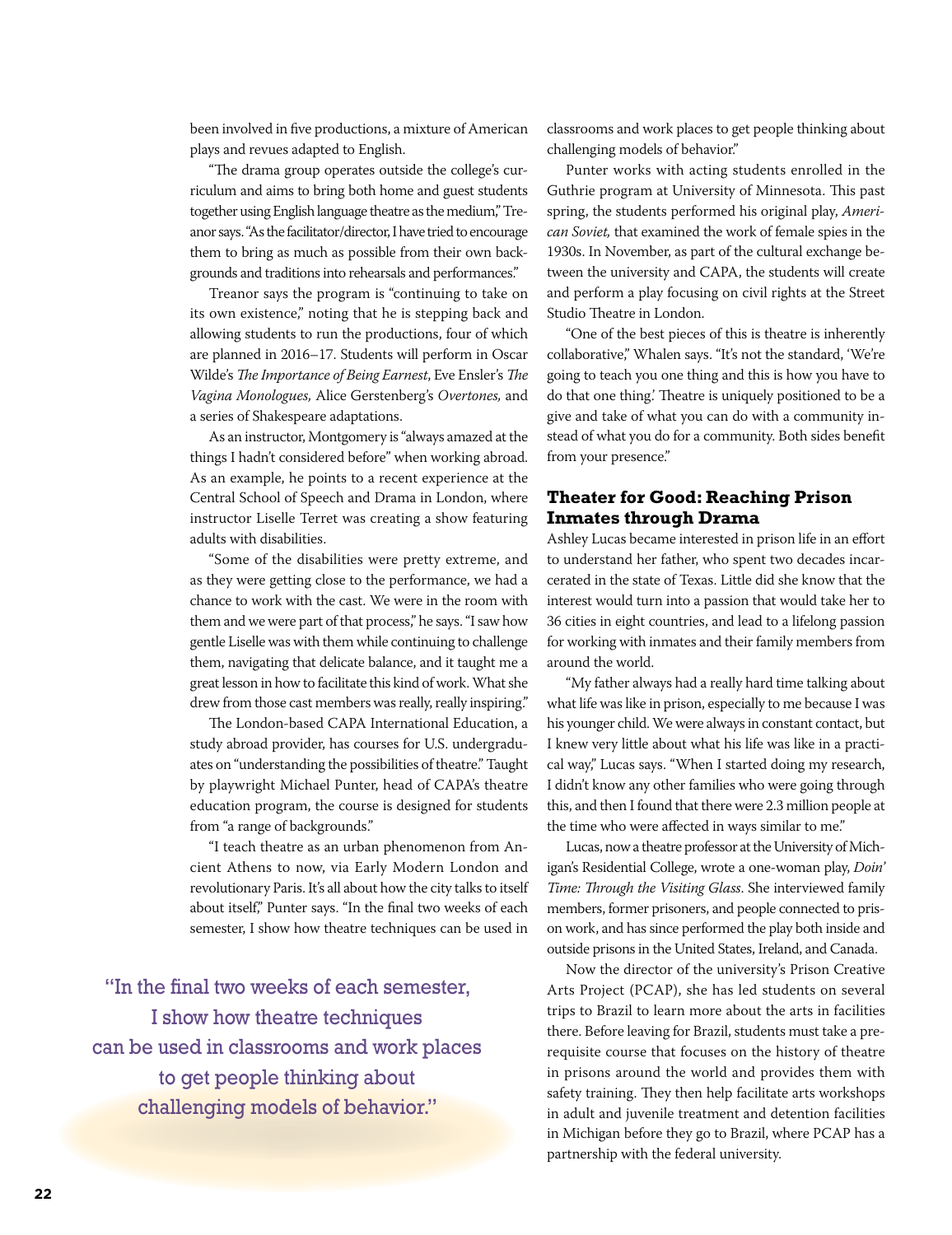

Students (from left to right) Indonesia, France, Iran, The Netherlands, Moldovia, Curacao, United Kingdom, Armenia, and Sweden in front the main entrance of the Hague University of Applied Sciences after an event called "The Great Eurovision Song Contest in May 2016." Everybody in the photo participated either sang or performed.

Students work in five different theatre programs in Rio, participating in theatre and visual arts workshops in prisons and hospitals and taking classes at the Center for the Theatre of the Oppressed. The pretrip training, Lucas says, gives them the skills to communicate appropriately.

"All of our students are profoundly shaped by this work, and it is an incredible preprofessional program for our theatre students because they learn how theatre can function in a grassroots way and in nontraditional theatre spaces," she says. "Many of our students speak no Portuguese whatsoever when they go on this trip, so they have to learn how to communicate in other ways. Theatre gives them the grounding to do that."

More than anything, the students learn how to be respectful of the prisoners they deal with in the United States and abroad.

"What people don't understand is that things that seem ordinary in the outside world can create chaos in a prison," Lucas says. "A question we never ask is why someone is incarcerated, which is natural because we're curious and think it will help us be more understanding. But we have to let our students know that, 'Hey, I just met you. What's the worst thing that happened in your life?' is not an appropriate conversation. So these lessons go far beyond what you would learn in a traditional theatre program."

# **Multiple Methods in the Creative Process**

One appeal to education abroad theatre programs is that many do not use the traditional Western approach. In the United States, Bryan and others note, students are put in particular roles—acting, playwriting, stage management, choreography, props. Most of the foreign programs take a more integrated tack, using techniques such as Japan's Suzuki method, which highlights miniscule movements or dance to tell a specific story. In many programs, performers often work without a script.

"In poorer communities in Eastern Africa, for example, most of the theatre is built on oral traditions rather than written traditions," Whalen says. "It's developed through improvisation and movement work. You build scenes and a play, but it's never written down."

In one exercise, Bryan says, two students showed what they discovered while working in a preschool using "image theatre."

"The question was, 'Why is education not working?' So they showed the teacher scolding the student and the before and after effects of that, how this person transferred over time into an oppressed adult," Bryan recalls. "Then they started to resculpt this young man, showing how things could have turned out differently. They used theatre to further dialogue and, hopefully, slowly form part of the transformative process for this community.

"Becoming engaged in the creative process with local participants increases their interest even more," Bryan says. "The point of performing or creating art in that type of environment is not to show up and 'do a show,' but to show what you're experiencing and learning. When you have members of the community participating as well, they have real-life conflicts they need to explore, and that gives theater kids the avenue to engage in those conflicts, identify with them, and learn from them."

In Quito, Kridlo designed and acted in a small play about gender violence while simultaneously developing a project to help eliminate the city's machismo society. Later, in the Kichwa community of Tzawata, she and other students presented a play that looked at indigenous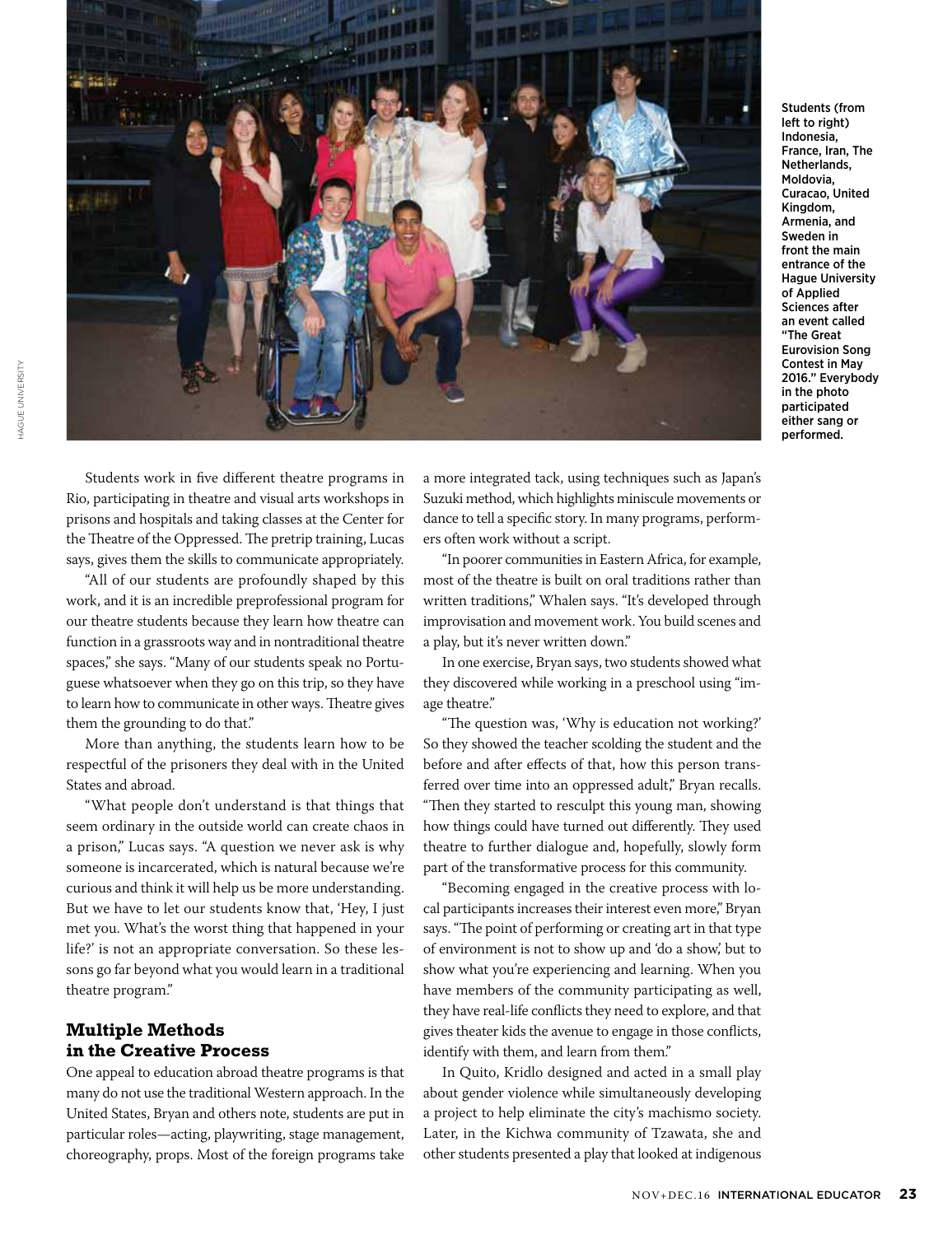discrimination in Ecuador and their own personal identity struggles in the United States.

"There are tons of different ways to be connected in a hyperconnected world. It's something we have to opt out of now rather than something we opt into," Kridlo says. "There is so much room to explore the world as a whole. Some things never make it into the mainstream and some things get subverted because they're under the thumb of social control, but



Tavia La Follette

we have an opportunity to have a greater global focus. Whether we take stock of it or not, it's always there."

#### **Learning About Civil Rights in South Africa**

Tavia La Follette, a theater professor at Towson University in Maryland, will lead students on a study abroad course to South Africa in January 2017 to look at how culture and the arts can be a reflective tool for society. Titled "Civil Rights and Civil Wrongs," the students will meet with artists and activists, work with township children in an arts-based program, and visit Market Theatre, which was dubbed the "theatre of struggle" during apartheid.

"I hope will just open up the doors to their own imagination of what's possible for them to do," La Follette says of the program. "A lot of the time we think in small ways and we don't need to. There's a whole world out there of things we can do. Just getting out of the country, no matter where you're going, gives any student a more objective view on life. Going to the other side of the planet gives them even more perspective."

La Follette notes that the United

States, which recently marked the fiftieth anniversary of the Civil Rights Act, and South Africa, which ended apartheid 30 years later, share common political issues today.

"Immigration is a huge issue in South Africa," she says, "and we will be discussing and talking about that as it relates to civil rights and civil wrongs. The biggest piece is to get our students to look at what we've done wrong and what we've done right. Are we looking to the past and applying it to the present?"

This is the first study abroad project for La Follette, who moved to Baltimore last year after spending more

# *A*ngel Uwamahoro

**Healing Wounds of the Rwandan Genocide Through Performance** *BY SUSAN LADIKA* 

**S A CHILD, Angel Uwamahoro** didn't even realize she was Rwandan. Now she works to bring healing to her homeland, which was decimated by one of the worst genocides of the twentieth century.

With ethnic tensions simmering in Rwanda in 1990, Uwamahoro's mother moved with Angel, who was just a baby, to neighboring Uganda. After seven years living there as refugees, the pair moved to Los Angeles so her mother could continue her education in the United States.

When her mother decided to return to Rwanda in 2002, Uwamahoro wasn't sure what to think. "My mom had to explain what I was. At first I thought I was Ugandan—then I thought I was American."

Since moving back to Rwanda, she's had a major role to play in educating people about the Rwandan experience.

Although she's only 25 years old, Uwamahoro is an accomplished actress, and

she's used her acting skills both in Africa and abroad to teach people about genocide in Rwanda, which left an estimated Tutsis and moderate Hutus dead, as well as the present-day hopefulness in the country.

Through acting, "it made me realize I had a role to play in sharing our (Rwandans') story," says Uwamahoro, who is in her senior year at Fordham University in New York, where she majors in theater and performing arts.

Uwamahoro says she has always been interested in acting, and while she was growing up she took part in numerous school performances and talent shows.

In 2005 she was invited to join Mashirika, a well-known Rwandan theater company, which was established in 1997 by a group of Rwandan refugees living in Uganda. The following year the troupe moved to Rwanda.

With Mashirika, Uwamahoro has been part of the cast of the play *Africa's Hope*, which tells the stories of survivors of Rwanda's genocide. The play has been performed in Africa, the United States and Europe.

Although Uwamahoro and most of her family were living in Uganda when the genocide occurred, she lost several extended family members in the killing. In Africa's Hope she plays the role of a girl who saw her baby brother killed by a man wielding a machete.

Because she had lived outside of Rwanda at the time of the killings, the play has helped her gain perspective on what her countrymen and women suffered through.

After their performances in Rwanda, the cast will hear comments such as "thank you for telling the truth" and "thank you for telling our stories," she says.

Along with serving as a tool to help educate audiences about the genocide, the overarching focus of the play is "the process of forgiving and moving forward," she says.

For older Rwandans who attend a theater performance, "they are able to escape. Escape for them is going into a different world in a safe environment," Uwamahoro says.